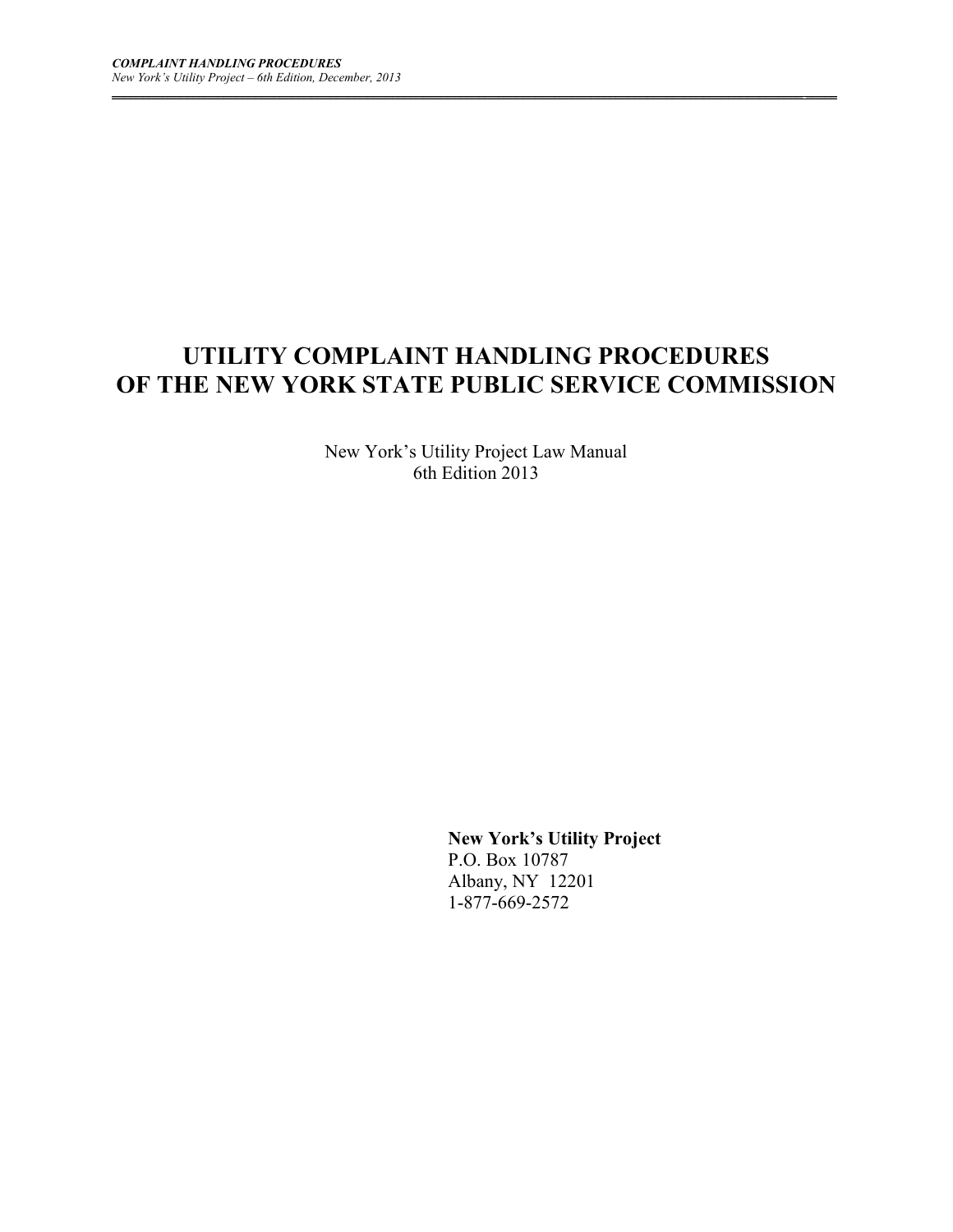$\overline{a}$ 

# **TABLE OF CONTENTS**

| 1.               |        |  |
|------------------|--------|--|
| 2.               |        |  |
|                  |        |  |
|                  |        |  |
|                  |        |  |
|                  | 2.3.1  |  |
|                  | 2.3.2  |  |
|                  | 2.3.3. |  |
|                  |        |  |
|                  | 2.4.1  |  |
|                  |        |  |
| 3.               |        |  |
|                  |        |  |
|                  |        |  |
|                  | 3.4    |  |
|                  | 3.5    |  |
|                  | 3.6    |  |
|                  | 3.7    |  |
|                  |        |  |
| $\overline{4}$ . |        |  |
|                  |        |  |
|                  |        |  |
|                  |        |  |
| 5.               |        |  |
|                  |        |  |
|                  |        |  |
|                  |        |  |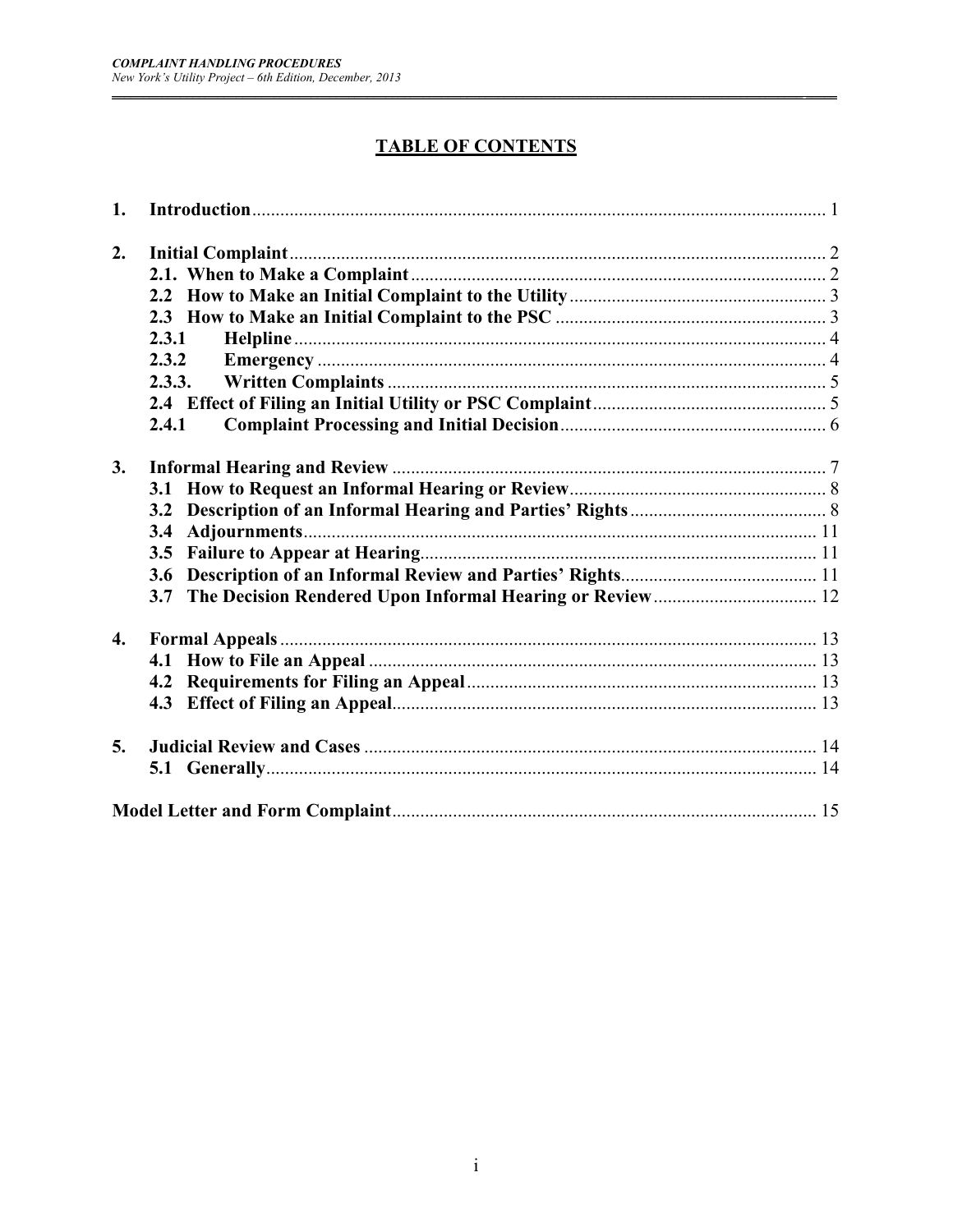#### **COMPLAINT HANDLING PROCEDURES**

*\_\_\_\_\_\_\_\_\_\_\_\_\_\_\_\_\_\_\_\_\_\_\_\_\_\_\_\_\_\_\_\_\_\_\_\_\_\_\_\_\_\_\_\_\_\_\_\_\_\_\_\_\_\_\_\_\_\_\_\_\_\_\_\_\_\_\_\_\_\_\_\_\_\_\_\_\_\_\_\_\_\_\_\_\_\_\_\_\_\_\_\_\_\_\_\_\_\_\_\_\_\_\_\_\_\_\_\_\_\_\_ \_\_\_\_\_*

#### **1. Introduction**

 $\overline{a}$ 

The complaint handling procedures are the administrative procedure adopted by the New York Public Service Commission (PSC) to review the consumer service actions taken by any regulated utility. Complaint procedures exist for electric, steam and gas utility customers, as well as for telephone and water utility customers. This chapter addresses the general procedures and practice of making and pursuing a complaint.<sup>1</sup>

Consumer complaints typically involve disputes regarding bill amounts, deposit requests, negotiation of deferred payment agreements, service problems, and the failure of a utility to comply with the substantive protections extended to utility customers by statute and/or regulation. Upon reaching the Department of Public Service, the administrative complaint procedures potentially involve three levels of investigation: (1) an initial complaint; (2) an informal hearing or informal review; and (3) a formal appeal to the Public Service Commission.

<sup>1</sup> 16 NYCRR Part 12, Consumer Complaint Procedures. 16 NYCRR § 12.0 provides that the complaint procedures are applicable to any "gas corporation, electric corporation, gas and electric corporation, steam corporation, municipality, or any entity that, in any manner sells or facilitates the sale, furnishing or provision of gas or electric commodity to residential customers, including energy services companies [ESCOs] and owners of submetered residential buildings; provided, however, that the term [utility] does not include any municipality that is exempt from commission regulation by virtue of section  $1005(5)(g)$  of the Public Authorities Law."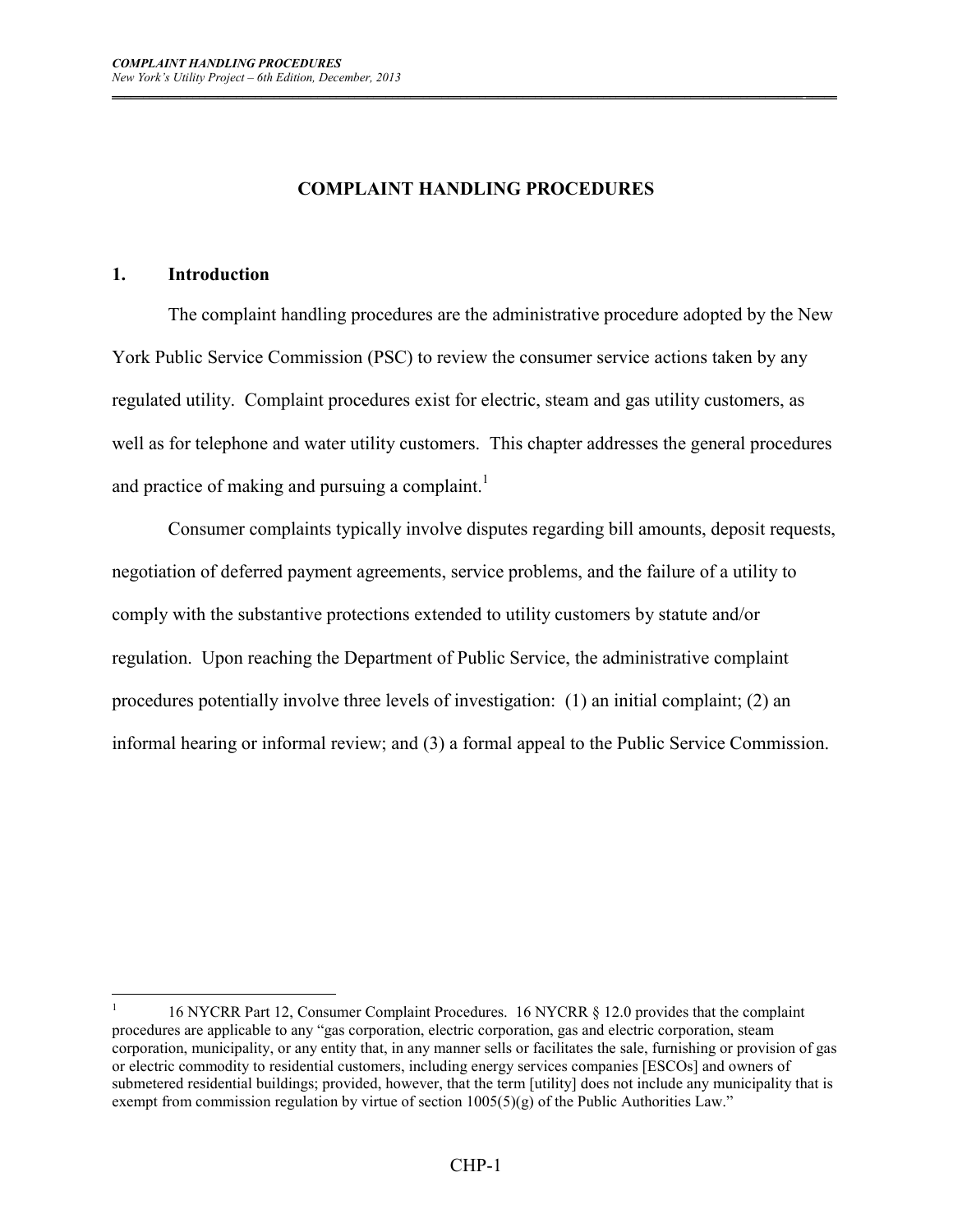## **2. Initial Complaint**

## **2.1. When to Make a Complaint**

Before contacting the PSC, the customer must first make a complaint to the utility. $2$  The utility must not terminate service for nonpayment while the complaint is pending, provided the customer pays the undisputed portions of the bill(s).<sup>3</sup> After the utility has investigated the complaint and reported its results to the customer, the customer may then file a complaint with the PSC whenever he or she believes that the matter has not been resolved satisfactorily by the utility. The PSC will not accept customer complaints where resolution has not first been attempted at the utility.<sup>4</sup>

*\_\_\_\_\_\_\_\_\_\_\_\_\_\_\_\_\_\_\_\_\_\_\_\_\_\_\_\_\_\_\_\_\_\_\_\_\_\_\_\_\_\_\_\_\_\_\_\_\_\_\_\_\_\_\_\_\_\_\_\_\_\_\_\_\_\_\_\_\_\_\_\_\_\_\_\_\_\_\_\_\_\_\_\_\_\_\_\_\_\_\_\_\_\_\_\_\_\_\_\_\_\_\_\_\_\_\_\_\_\_\_ \_\_\_\_\_*

PSC regulations do not impose time constraints upon the filing of an initial complaint.<sup>5</sup> When a customer faces impending termination of service, or has already been disconnected, necessity dictates its own time constraint. A utility may terminate a customer's gas or electric service 15 days after mailing a final termination notice. $6\degree$  To maintain service for customers facing an impending termination, complaint must be filed *before* the scheduled termination date. A *pending* complaint stays the utility from terminating service for nonpayment.<sup>7</sup> A condition of

 $\frac{1}{2}$ See 16 NYCRR § 12.1(a), "Any utility customer may file a complaint . . . when the customer believes he or she has not obtained a satisfactory resolution of a dispute with a utility. . . ." For rules related to billing disputes and other complaints to utilities, see 16 NYCRR §§ 11.20 (complaints to the utility); 14.19 (complaint handling procedures – water corporations); 143.8 (electric corporation billing dispute procedures); 275.8 (gas corporation billing dispute procedures); 434.8 (steam utility billing dispute procedures); 533.9 (water utility billing dispute procedures); 600.8 (telephone billing dispute procedures); and 609.16 (telephone complaint-handling procedures).

<sup>3</sup> 16 NYCRR § 11.20.

<sup>4</sup> 16 NYCRR § 11.20.

<sup>5</sup> 16 NYCRR §12.0 *et seq.*

<sup>6</sup> PSL § 32(2)(d); 16 NYCRR § 11.4(a)(1)(v). Telephone customers may have their outgoing service suspended 8 days after the mailing of a termination notice, and both incoming and outgoing service may be terminated after 13 days of mailing such notice. 16 NYCRR  $\S$  600.3(a)(2) and (b)(2).

<sup>7</sup> 16 NYCRR § 11.20 and § 14.19(a)(2). *See Brooklyn Union Gas Co. v. Mac Gregor's Custom Coach, Inc.*, 122 Misc.2d 287, 292, 471 N.Y.S.2d 470 (N.Y. Civ. Ct., Kings County 1983).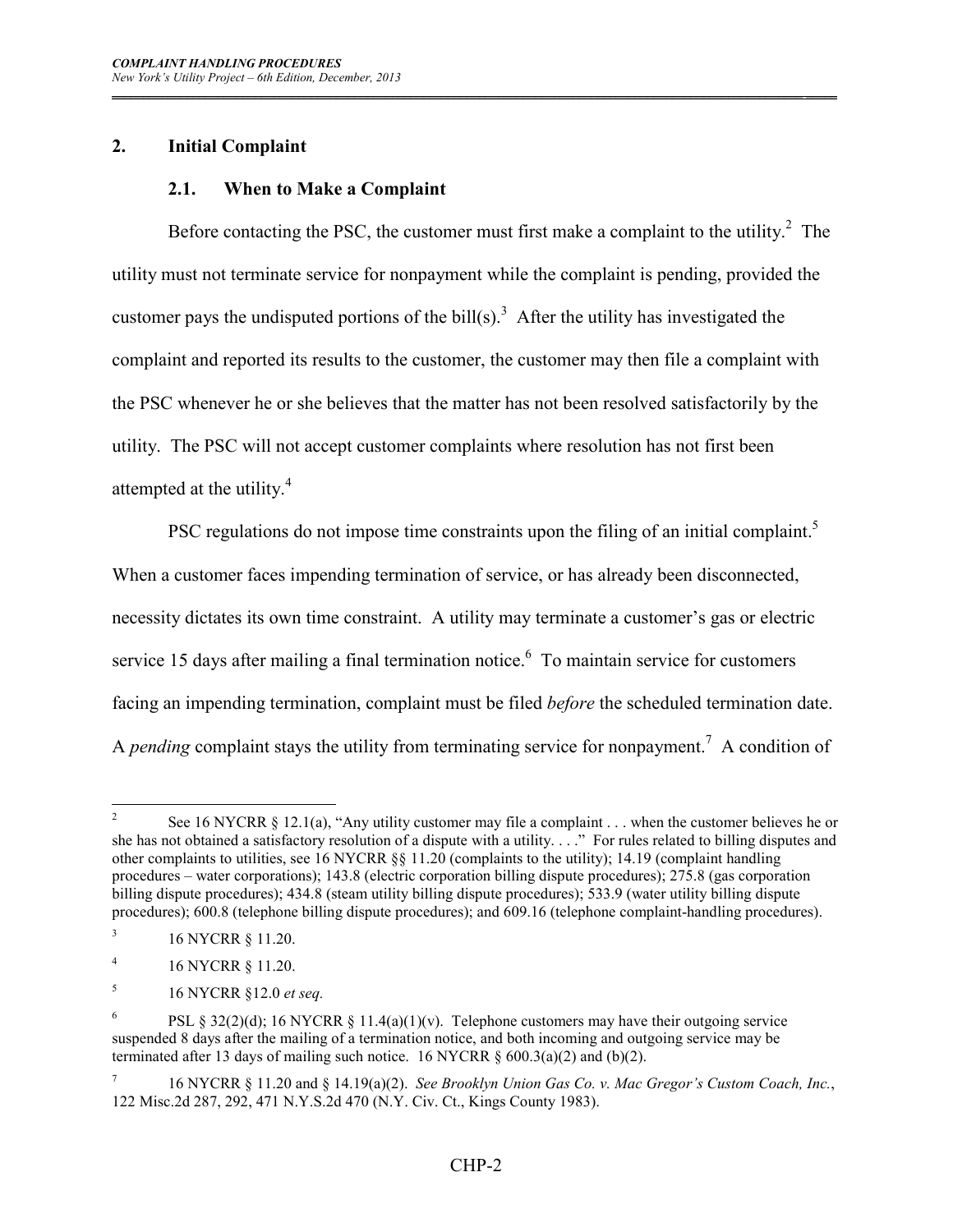continued service while the complaint is pending is that the customer must pay undisputed portions of the bill(s) for service. $8$ 

*\_\_\_\_\_\_\_\_\_\_\_\_\_\_\_\_\_\_\_\_\_\_\_\_\_\_\_\_\_\_\_\_\_\_\_\_\_\_\_\_\_\_\_\_\_\_\_\_\_\_\_\_\_\_\_\_\_\_\_\_\_\_\_\_\_\_\_\_\_\_\_\_\_\_\_\_\_\_\_\_\_\_\_\_\_\_\_\_\_\_\_\_\_\_\_\_\_\_\_\_\_\_\_\_\_\_\_\_\_\_\_ \_\_\_\_\_*

#### **2.2 How to Make an Initial Complaint to the Utility**

An initial complaint to a utility can be made orally, by telephone or in person, or in writing. As a practical matter, oral complaints should be confirmed in writing. It is important to record dates, names and telephone numbers of utility and PSC representatives who are contacted by phone or in person, and the complaint case number assigned, if any. A written complaint is done in the form of a letter. A sample complaint letter appears at the end of this chapter. The letter should state the relevant facts, a concise summary of the issues, indicating what is and what is not in dispute, and should provide references, whenever possible, to appropriate statutory and regulatory authority.

Both oral and written complaints should include, where appropriate, a request for continued service (connection or reconnection), a request for an investigation, and a request for a written determination from the utility. $9$  The utility should be informed when a customer is a vulnerable person (see Home Energy Fair Practices Act [HEFPA] chapter and Telephone chapter), or applying for or receiving public assistance in any form.

## **2.3 How to Make an Initial Complaint to the PSC**

If dissatisfied with the utility's decision, or if the utility does not cooperate in resolving a dispute, the customer should file an initial complaint with the Department of Public Service

<sup>&</sup>lt;u>.</u> 8 16 NYCRR 12.3(b).

<sup>9</sup> The utility has no obligation to provide a written report of its investigation unless the complainant makes a written request for it. 16 NYCRR § 11.20.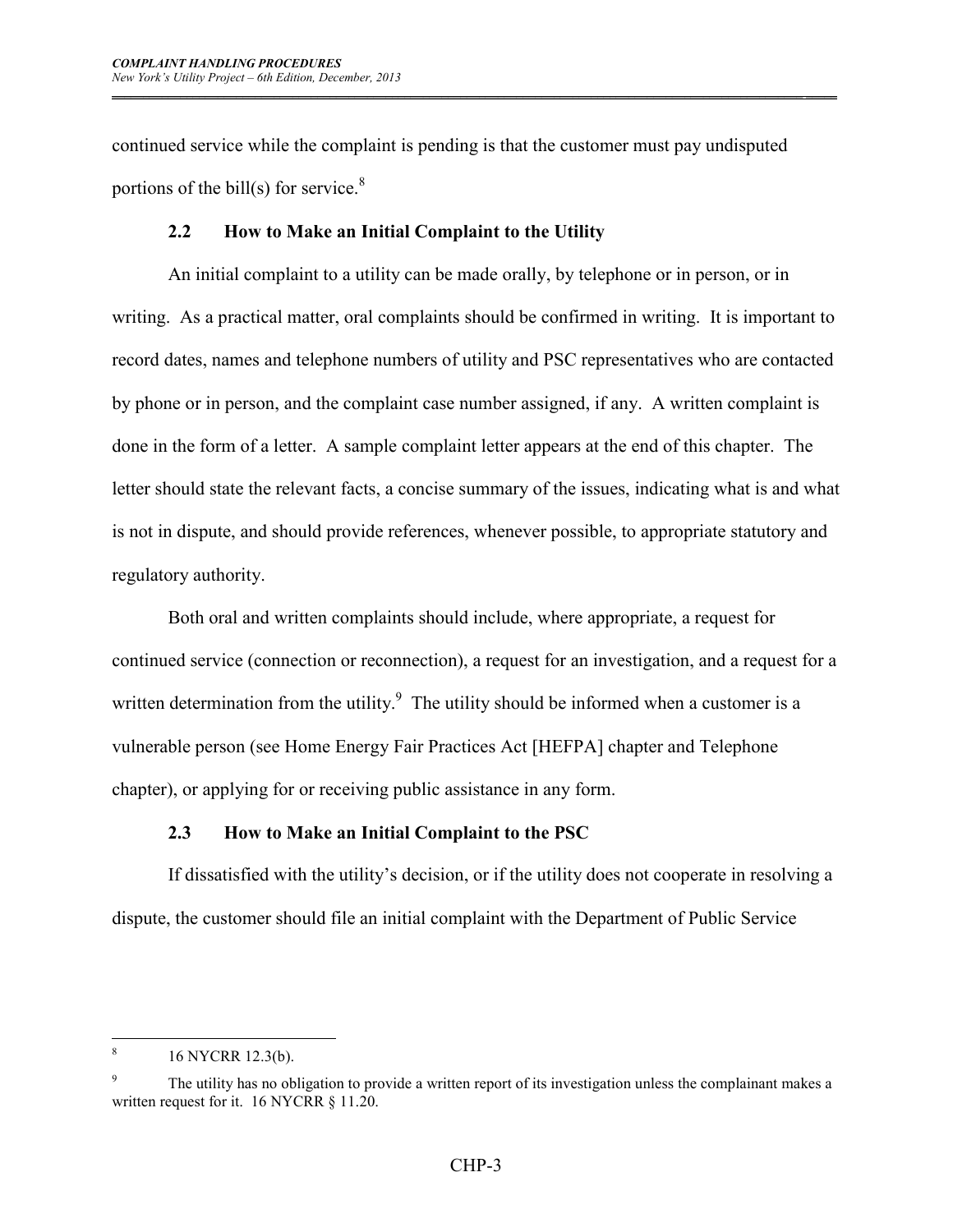Offices of Consumer Services in New York City, Albany or Buffalo. The initial complaint can

*\_\_\_\_\_\_\_\_\_\_\_\_\_\_\_\_\_\_\_\_\_\_\_\_\_\_\_\_\_\_\_\_\_\_\_\_\_\_\_\_\_\_\_\_\_\_\_\_\_\_\_\_\_\_\_\_\_\_\_\_\_\_\_\_\_\_\_\_\_\_\_\_\_\_\_\_\_\_\_\_\_\_\_\_\_\_\_\_\_\_\_\_\_\_\_\_\_\_\_\_\_\_\_\_\_\_\_\_\_\_\_ \_\_\_\_\_*

be filed by telephone, in writing, or in person.<sup>10</sup> To file a complaint by telephone, call:

HELP LINE 1-800-342-3377 EMERGENCIES 1-800-342-3355

The addresses for filing a written complaint are:

 New York Public Service Commission New York Public Service Commission 3 Empire State Plaza Ellicott Square Building Albany, NY 12223-1350 295 Main Street- 8th Floor, Room 814

Office of Consumer Services Office of Consumer Services Buffalo, NY 14203

Office of Consumer Services New York Public Service Commission 90 Church Street New York, NY 10007-2919

#### **2.3.1 Helpline**

The Helpline is staffed from 8:30 am to 4:30 pm. The Helpline staff will assign a

complaint number, which should be retained for future inquiries. Complaints filed by telephone

with the Helpline should be confirmed in writing.

## **2.3.2 Emergency**

The emergency number listed above is the PSC "Hotline."<sup>11</sup> The PSC designee

answering calls to the hotline is authorized to order the reconnection, continuation or initiation of residential gas, electric or steam service whenever (i) a *reasonable question* regarding the circumstances of a termination or refusal of service exists; (ii) a dispute with regard to a utility charge or service is pending; or (iii) the health or safety of a person is involved.<sup>12</sup> When

<sup>11</sup> The Hotline is a toll free number staffed from 9:00 am to 9:00 pm each business day. PSL § 48.

 $10<sup>10</sup>$ <sup>10</sup> 16 NYCRR § 12.1(b).

<sup>12</sup> PSL §23(3), PSL § 48, and 16 NYCRR § 11.21.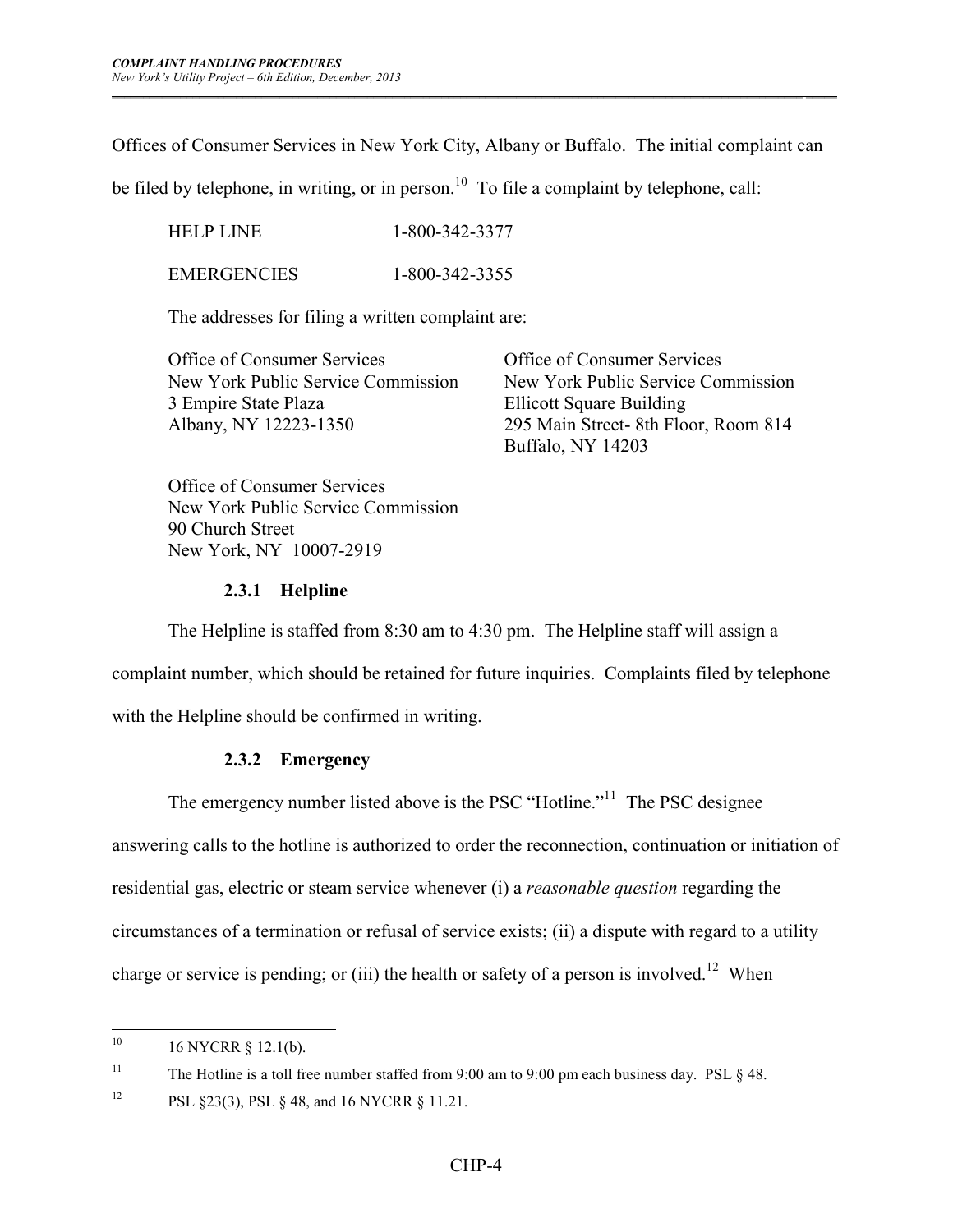contacting the Hotline, an advocate should give the PSC's designee relevant information, emphasizing facts demonstrating the emergency and how a person's rights were violated. Request an explanation if the PSC designee refuses to authorize reconnection, continuation or initiation of service and then ask for a supervisor and repeat the initial request.

*\_\_\_\_\_\_\_\_\_\_\_\_\_\_\_\_\_\_\_\_\_\_\_\_\_\_\_\_\_\_\_\_\_\_\_\_\_\_\_\_\_\_\_\_\_\_\_\_\_\_\_\_\_\_\_\_\_\_\_\_\_\_\_\_\_\_\_\_\_\_\_\_\_\_\_\_\_\_\_\_\_\_\_\_\_\_\_\_\_\_\_\_\_\_\_\_\_\_\_\_\_\_\_\_\_\_\_\_\_\_\_ \_\_\_\_\_*

#### **2.3.3. Written Complaints**

Like an initial complaint to a utility, an initial complaint filed with the PSC should state the relevant facts, the issues involved, and any appropriate references to statutory or regulatory authority. The PSC's complaint handling regulations state that the customer is responsible for providing the PSC with any facts that the customer has to support the complaint.<sup>13</sup>

Advocates should request any tests, inspections or information which could aid their client's case. A common test in cases involving bill disputes is a "fast meter" test.<sup>14</sup> An inspection is usually requested in cases where diversion of service or a shared meter is suspected. Advocates should also request a copy of the utility's submission in response to the complaint, for the results of any tests or inspections, and for the opportunity to respond to this information before a decision is made. Customers and their representatives may review and copy their complaint files. Customers who state that they are unable to pay for reproduction costs are entitled to receive one free copy of their file.<sup>15</sup>

## **2.4 Effect of Filing an Initial Utility or PSC Complaint**

Once an initial complaint is filed with a utility or with the PSC, the utility may not terminate a customer's service for nonpayment of a disputed bill, so long as the complaint is

 $13$ <sup>13</sup> 16 NYCRR § 12.1(c).

<sup>14</sup> *See*, PSL § 67(2), (3) for electric and gas meters; PSL § 67-a for commercial customer meters; PSL § 89-d for water meters, and 16 NYCRR § 12.1(d). See also the Meter & Backbilling section of the HEFPA chapter.

<sup>&</sup>lt;sup>15</sup> 16 NYCRR  $\S$  12.2(b).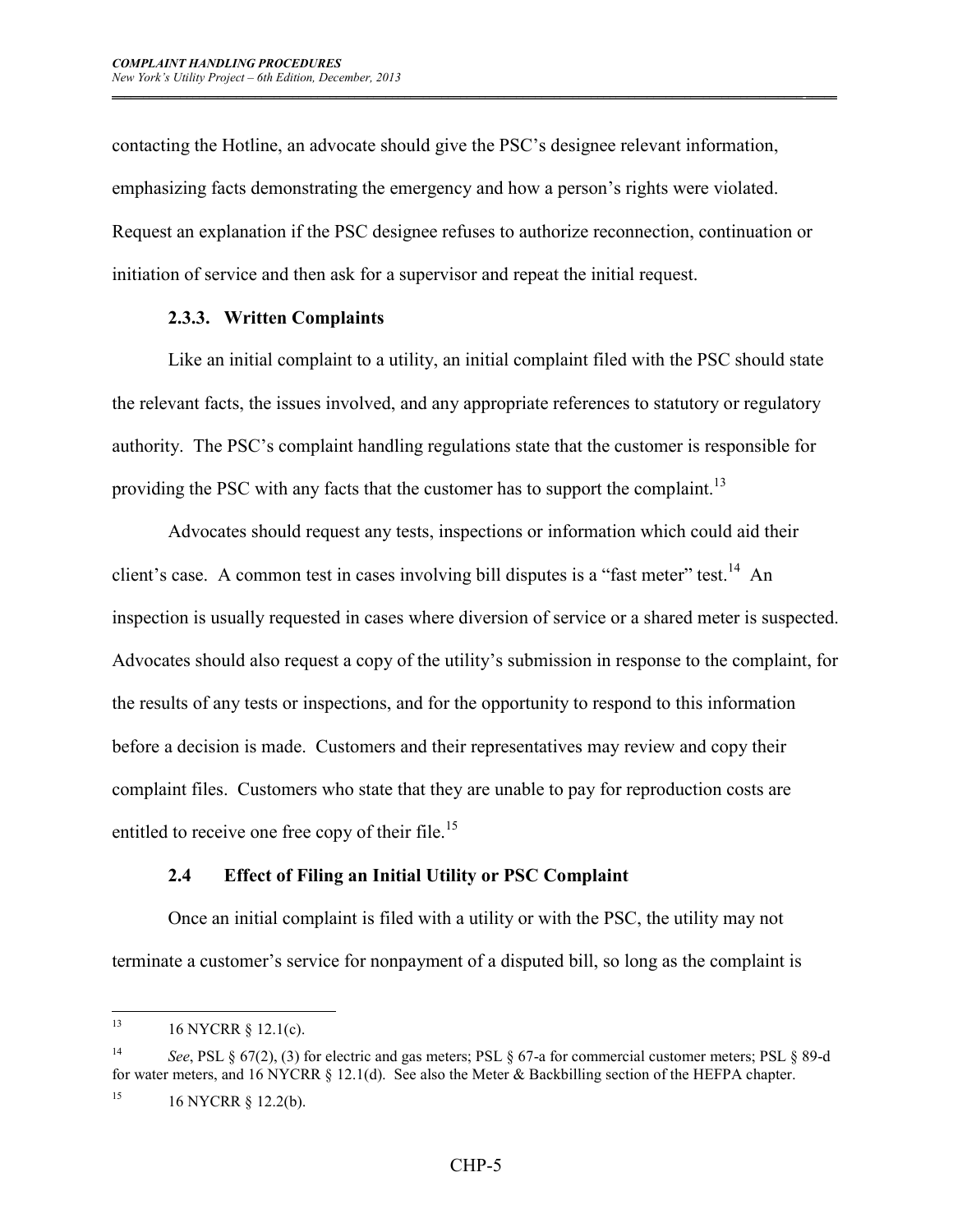pending and for an additional 15 days after its resolution by either the utility or the PSC,  $^{16}$  or for a longer period that the PSC may establish.<sup>17</sup> As a condition of continued service, the utility may ask the customer to pay or enter into a deferred payment agreement for any amounts, including current charges that are not in dispute.<sup>18</sup> If a deferred payment agreement is necessary on the undisputed portion of a bill and the utility requires a down payment or periodic payments that are higher than a customer can afford, the customer should not enter into the agreement and the plan should be contested. In cases of residential gas and electric customers, payment of undisputed arrears should be explored under Social Services Law § 131-s and the Home Energy Assistance Program.<sup>19</sup>

*\_\_\_\_\_\_\_\_\_\_\_\_\_\_\_\_\_\_\_\_\_\_\_\_\_\_\_\_\_\_\_\_\_\_\_\_\_\_\_\_\_\_\_\_\_\_\_\_\_\_\_\_\_\_\_\_\_\_\_\_\_\_\_\_\_\_\_\_\_\_\_\_\_\_\_\_\_\_\_\_\_\_\_\_\_\_\_\_\_\_\_\_\_\_\_\_\_\_\_\_\_\_\_\_\_\_\_\_\_\_\_ \_\_\_\_\_*

#### **2.4.1 Complaint Processing and Initial Decision**

Upon the filing of an initial complaint with the PSC, the agency must investigate and respond to the complaint.<sup>20</sup> At every stage in the proceeding, the burden of proof is on the utility,<sup>21</sup> and it is required to submit information relevant to the complaint.<sup>22</sup> After obtaining necessary information, the PSC staff member makes an initial decision based on his or her factual findings, applicable law, rules, orders, opinions and tariffs.<sup>23</sup> The customer must be

<sup>21</sup> PSL  $\&$  42(2)(b).

<sup>23</sup> 16 NYCRR § 12.4(a).

<sup>16</sup> <sup>16</sup> PSL § 43(1)(c); 16 NYCRR 11.20; 16 NYCRR 12.3(a); 16 NYCRR 14.19; 16 NYCRR 143.8(c); 16 NYCRR § 275.8(c); 16 NYCRR § 434.8(c); 16 NYCRR § 533.9(c); 16 NYCRR § 609.16.

<sup>&</sup>lt;sup>17</sup> PSL § 43(1)(c); 16 NYCRR 11.20

 $^{18}$  *Id.* 

<sup>&</sup>lt;sup>19</sup> See PULP chapters, "Public Assistance For Energy and Utility Costs," and "PULP Winter Extra 2007-2008."

<sup>&</sup>lt;sup>20</sup> 16 NYCRR § 12.1(e).

<sup>&</sup>lt;sup>22</sup> "The submission should explain its actions in the disputed matter and the extent to which those actions were consistent with the utility's procedures and tariff, commission rules, regulations, orders and opinions, and applicable State laws. 16 NYCRR § 12.1(c).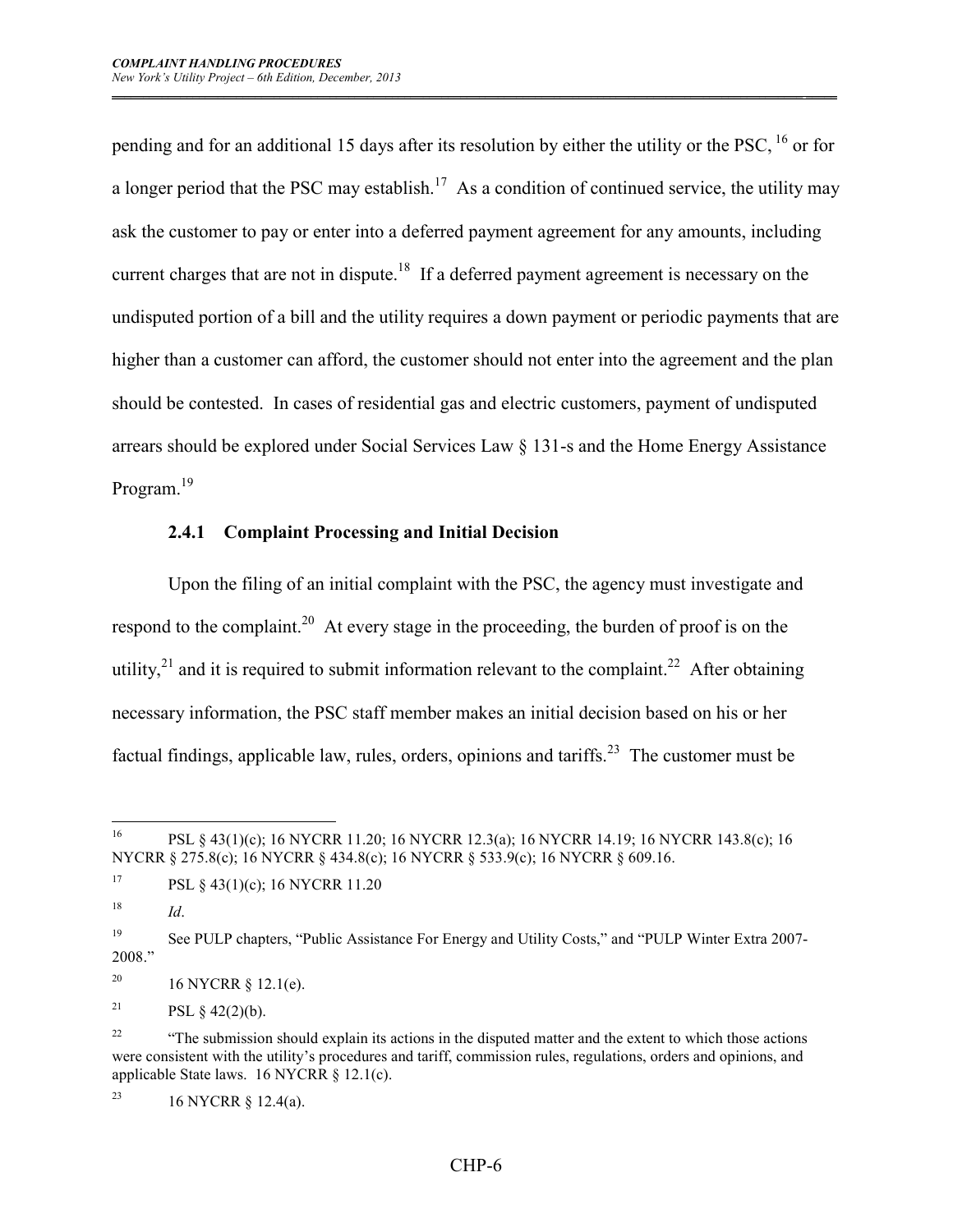notified of the decision, the reasons for the decision, and what actions must be or may be taken by the customer or the utility. The PSC staff may communicate its decision by telephone, but must inform the customer in writing of the right to obtain the decision in written form.<sup>24</sup>

*\_\_\_\_\_\_\_\_\_\_\_\_\_\_\_\_\_\_\_\_\_\_\_\_\_\_\_\_\_\_\_\_\_\_\_\_\_\_\_\_\_\_\_\_\_\_\_\_\_\_\_\_\_\_\_\_\_\_\_\_\_\_\_\_\_\_\_\_\_\_\_\_\_\_\_\_\_\_\_\_\_\_\_\_\_\_\_\_\_\_\_\_\_\_\_\_\_\_\_\_\_\_\_\_\_\_\_\_\_\_\_ \_\_\_\_\_*

#### **3. Informal Hearing and Review**

Within 15 days after the PSC's initial decision is mailed or personally communicated, the customer, if dissatisfied, may request an informal hearing or informal review.<sup>25</sup> An informal hearing may be conducted by telephone conference call if the customer requests, otherwise, the customer and/or his or her representative<sup>26</sup> and a representative of the utility appear before an informal hearing officer at the PSC office where the complaint was filed.<sup>27</sup> An informal review is a further review of the complaint by a PSC staff person who did not previously work on the complaint. Neither the customer nor the utility need be present. The PSC staff member reviews the complaint record and makes an independent decision, and provides the decision and an explanation of the reasons for the decision, in written form, to the customer and the utility.<sup>28</sup>

In almost every case, an informal hearing is preferable to an informal review. The informal review is less rigorous than informal hearing. In addition, an informal hearing requires both sides to appear before a hearing officer and thus, provides a better opportunity for a settlement of the customer's complaint.

 $24\,$ 16 NYCRR § 12.4(b).

<sup>&</sup>lt;sup>25</sup> 16 NYCRR § 12.5(a)(1).

<sup>&</sup>lt;sup>26</sup> "The customer may be represented by a person of his or her choice or may request that the commission's Office of Consumer Services assign an advocate, free of charge, if available." 16 NYCRR § 12.5(c)(3).

<sup>&</sup>lt;sup>27</sup> 16 NYCRR  $\frac{1}{2}$  12.6(a)(1).

<sup>&</sup>lt;sup>28</sup> 16 NYCRR  $\S$  12.6 (b).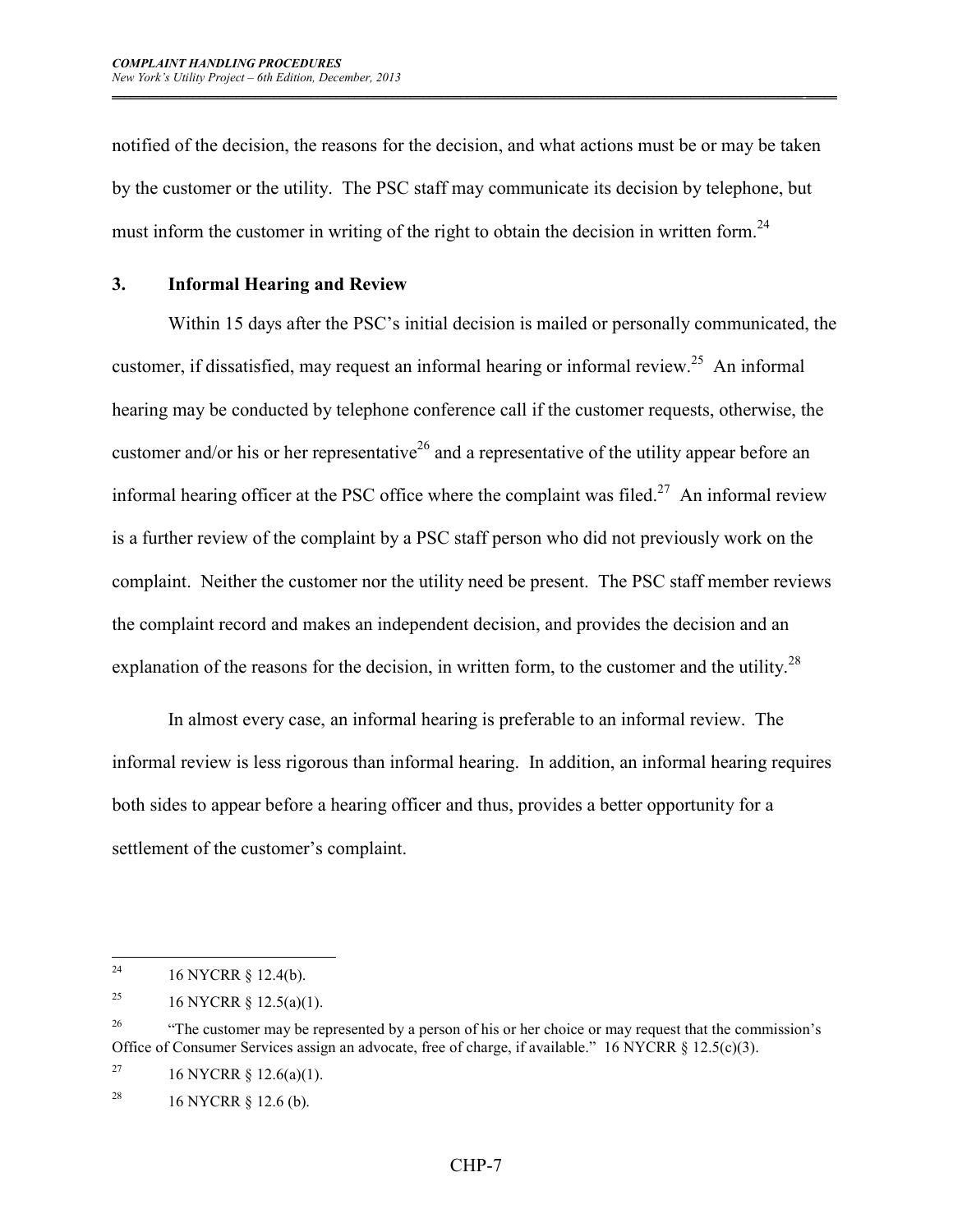## **3.1 How to Request an Informal Hearing or Review**

A request for an informal hearing or review can be made by telephone, in person, or in writing, within 15 days after the initial decision was mailed or personally communicated, and must explain the basis for the request.<sup>29</sup> After receiving a request for an informal hearing or review, the PSC is required to notify the parties in writing, at least 10 days before the informal review or hearing will be held, that (i) an informal review will be conducted, or (ii) the date, time and location of the informal hearing; and (iii) a request that certain documents be brought to the hearing or provided to the reviewer. $30$ 

*\_\_\_\_\_\_\_\_\_\_\_\_\_\_\_\_\_\_\_\_\_\_\_\_\_\_\_\_\_\_\_\_\_\_\_\_\_\_\_\_\_\_\_\_\_\_\_\_\_\_\_\_\_\_\_\_\_\_\_\_\_\_\_\_\_\_\_\_\_\_\_\_\_\_\_\_\_\_\_\_\_\_\_\_\_\_\_\_\_\_\_\_\_\_\_\_\_\_\_\_\_\_\_\_\_\_\_\_\_\_\_ \_\_\_\_\_*

A request for an informal hearing must be granted, unless the relief sought by the customer cannot be granted by an informal hearing officer.<sup>31</sup> Examples of relief beyond the power of the informal hearing officer include amendments to laws, regulations or tariffs, modifications of rate structures, and matters outside the scope of the PSC's regulatory authority. Denials of informal hearing requests on grounds of lack of authority may be appealed to the Commission $32$ 

## **3.2 Description of an Informal Hearing and Parties' Rights**

An informal hearing is a procedure in which both the utility and the customer, together with the customer's representative, appear and are provided with an opportunity to present their dispute before an impartial member of the PSC staff who has had no previous contact with the complaint.<sup>33</sup> Customers may represent themselves, or be represented by counsel or another

<sup>32</sup> *Id*.

<sup>29</sup> <sup>29</sup> 16 NYCRR § 12.5(a)(1).

 $^{30}$  16 NYCRR § 12.5(c).

 $31$  16 NYCRR § 12.5(a)(2).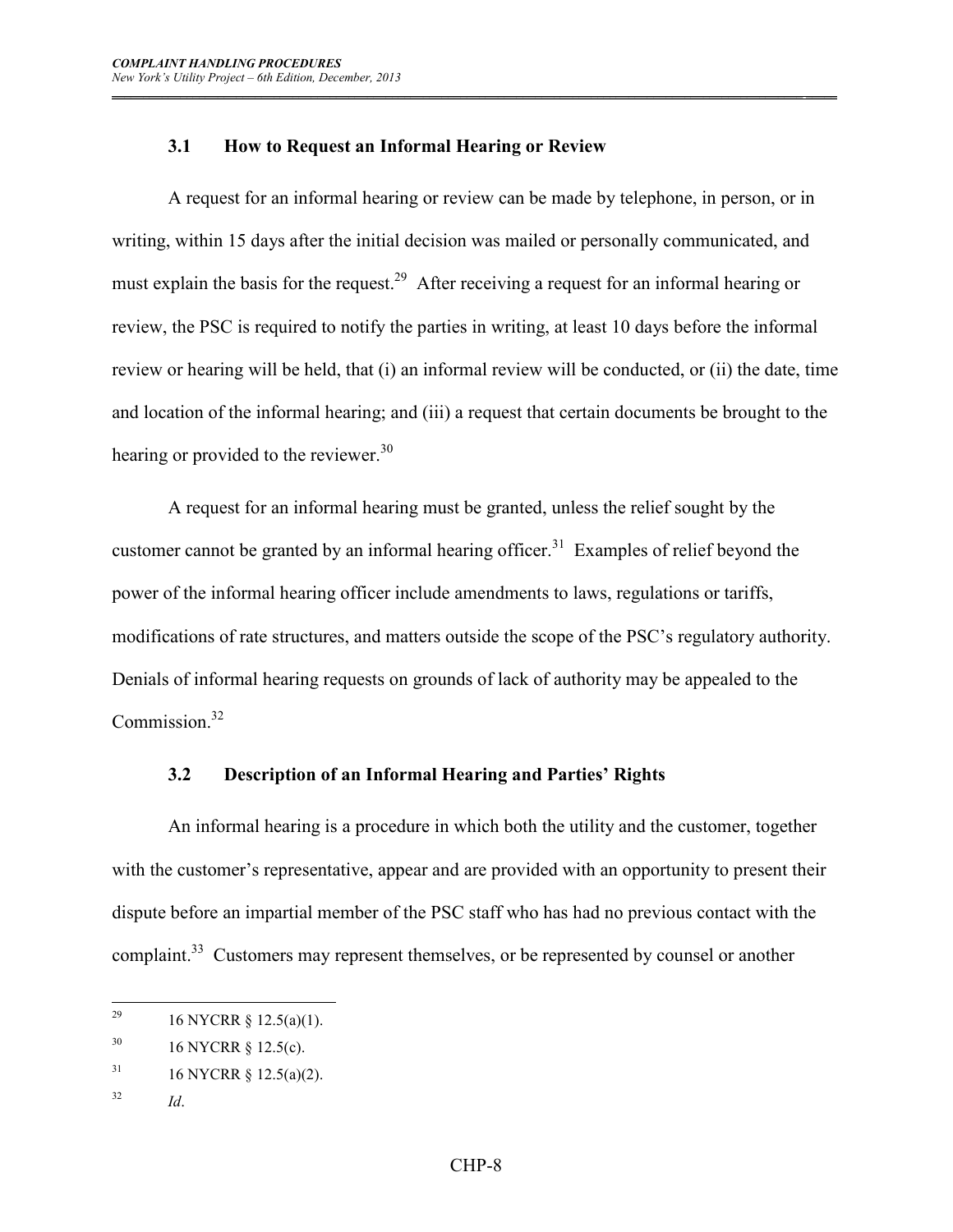person of their choice. The Office of Consumer Services may also assign an advocate, free of

*\_\_\_\_\_\_\_\_\_\_\_\_\_\_\_\_\_\_\_\_\_\_\_\_\_\_\_\_\_\_\_\_\_\_\_\_\_\_\_\_\_\_\_\_\_\_\_\_\_\_\_\_\_\_\_\_\_\_\_\_\_\_\_\_\_\_\_\_\_\_\_\_\_\_\_\_\_\_\_\_\_\_\_\_\_\_\_\_\_\_\_\_\_\_\_\_\_\_\_\_\_\_\_\_\_\_\_\_\_\_\_ \_\_\_\_\_*

charge, to assist the customer in preparing and presenting the complaint at the hearing, if an

advocate is available.<sup>34</sup> The following rights are afforded to all parties to an informal hearing:

- (1) to obtain information relevant to the complaint by requesting it from the hearing officer or from the utility. A list of witnesses who are expected to testify, for example, can be obtained by this process;
- (2) to examine the complaint file before the hearing;
- (3) to present evidence and arguments, and to challenge the other party's evidence and ask questions of the other party;
- (4) to have the commission tape-record the hearing, provided the customer consents to the recording. The recording is retained for at least 4 months after the hearing and either party may review it or make a copy of it at its own expense;
- (5) to have an interpreter at the hearing. If the customer is unable to obtain their own interpreter, they may request the Commission to provide one. The request must be made at least 5 days before the hearing. $35$

At the informal hearing, it is important that every part of the customer's case be put into

the record. It is therefore useful to prepare a list of every relevant fact and every document in

support of the complaint. Then, at the hearing, the items on the list can be checked off as they

are put into the record. Always ask to have the hearing tape-recorded.

It is also important to request that the utility make its presentation first. If the utility fails

to submit factual evidence on the issues raised in the complaint, move for summary disposition

based upon the utility's failure to present a *prima facie* case. If the hearing continues and the

 $33$ 16 NYCRR § 12.6.

 $34$  16 NYCRR § 12.7(a)(1).

<sup>&</sup>lt;sup>35</sup> 16 NYCRR § 12.7(a)(2)-(6).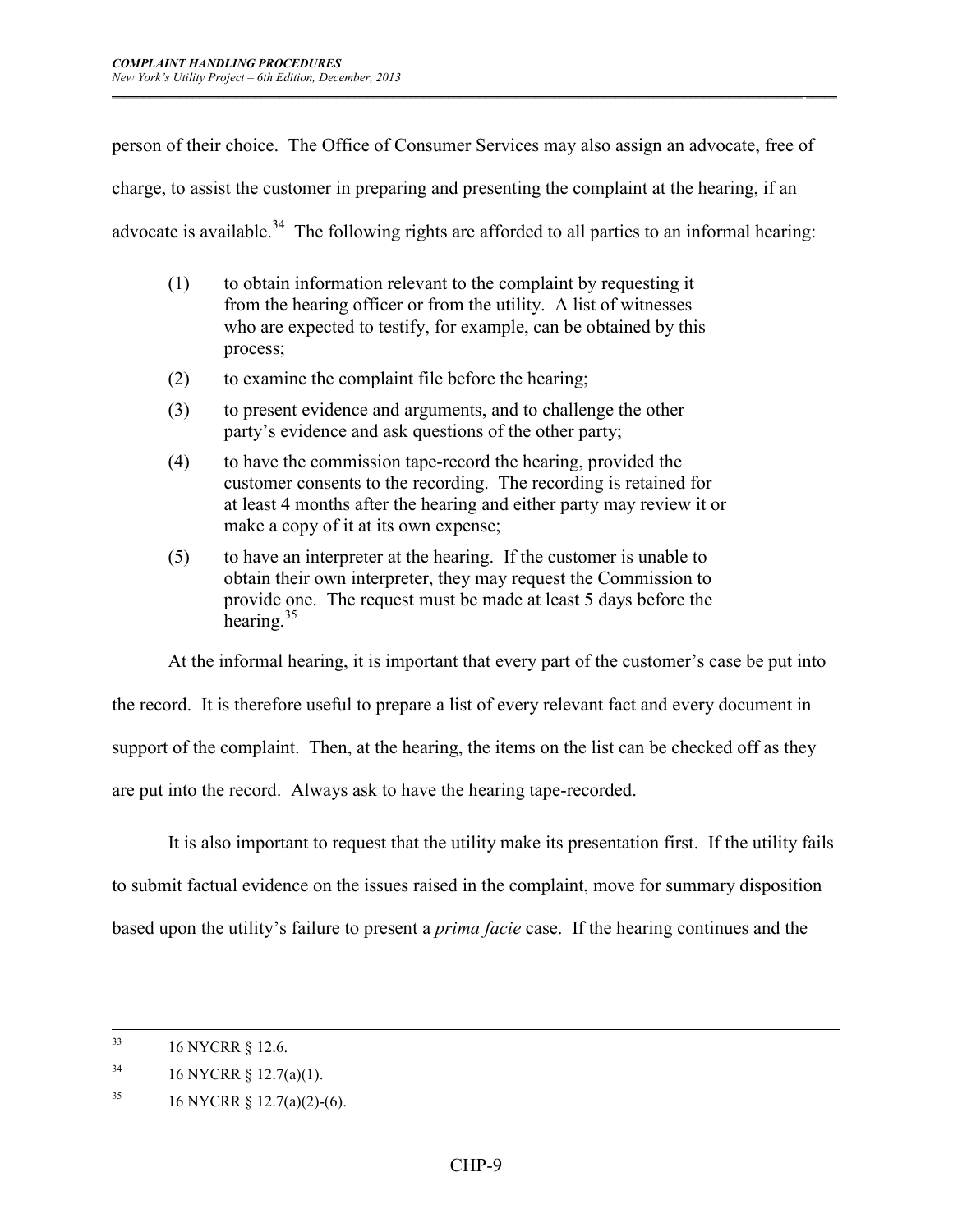utility fails to submit evidence on an issue relevant to the complaint, at the close of the hearing, move for summary judgment based on the utility's failure to meet its burden of proof.

*\_\_\_\_\_\_\_\_\_\_\_\_\_\_\_\_\_\_\_\_\_\_\_\_\_\_\_\_\_\_\_\_\_\_\_\_\_\_\_\_\_\_\_\_\_\_\_\_\_\_\_\_\_\_\_\_\_\_\_\_\_\_\_\_\_\_\_\_\_\_\_\_\_\_\_\_\_\_\_\_\_\_\_\_\_\_\_\_\_\_\_\_\_\_\_\_\_\_\_\_\_\_\_\_\_\_\_\_\_\_\_ \_\_\_\_\_*

At the end of the hearing, the record may be kept open with an offer to submit additional information, documents or written arguments which may aid the hearing officer in reaching a favorable determination. The regulations provide for such additional submissions to be presented within 15 days after the hearing. The hearing officer may extend the time for such additional submissions and must provide the utility with an opportunity to respond.<sup>36</sup>

#### **3.3 Burden of Proof**

As previously noted, throughout all stages of the complaint handling procedures the burden of proof is on the utility.<sup>37</sup> While the statute addresses the burden of proof directly,<sup>38</sup> the regulations do not. Instead, a section of the regulations that specifies procedures for submissions on complaints makes the customer responsible for providing facts in support of the complaint, but requires the utility to provide "copies of bills, billing statements, field reports, written documents, or other information in the possession of the utility which may be necessary to make a decision on the complaint."<sup>39</sup> The utility is also required to "explain its actions in the disputed matter and the extent to which those actions were consistent with the utility's procedures and tariff, commission rules, regulations, orders and opinions, and applicable State laws."<sup>40</sup>

<sup>40</sup> *Id.*

 $36$ <sup>36</sup> 16 NYCRR § 12.8(c)

 ${}^{37}$  PSL § 43(2)(b).

<sup>38</sup> *Id.*

 $^{39}$  16 NYCRR § 12.1(c).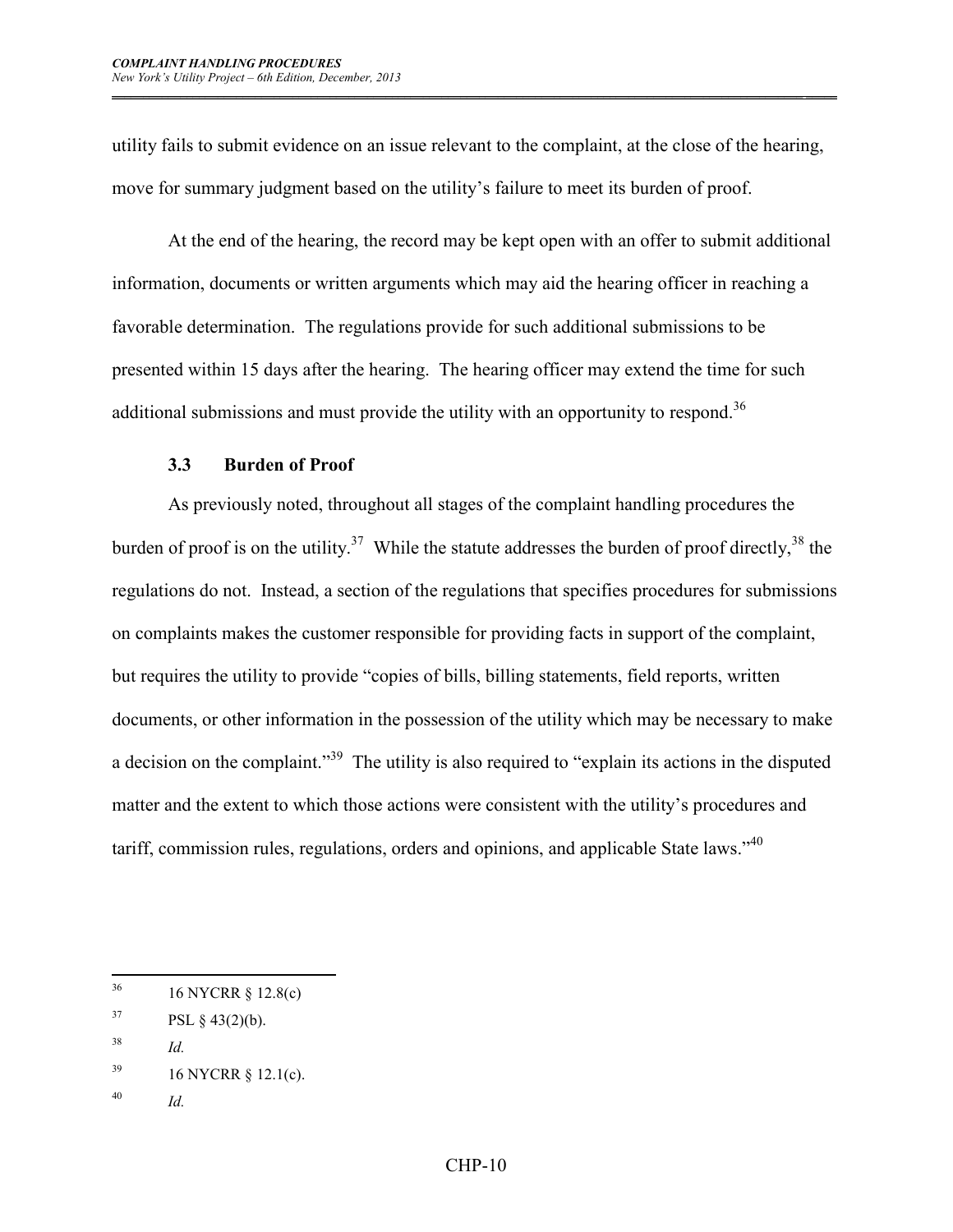HEFPA expressly places the burden of proof on the utility, "except as otherwise provided by the commission for good cause.  $\ldots$ <sup>41</sup> Since a utility complaint proceeding is a civil dispute, to meet its burden of proof, it is likely that the utility must establish all key points of its claim or position by a preponderance of the evidence.<sup>42</sup>

*\_\_\_\_\_\_\_\_\_\_\_\_\_\_\_\_\_\_\_\_\_\_\_\_\_\_\_\_\_\_\_\_\_\_\_\_\_\_\_\_\_\_\_\_\_\_\_\_\_\_\_\_\_\_\_\_\_\_\_\_\_\_\_\_\_\_\_\_\_\_\_\_\_\_\_\_\_\_\_\_\_\_\_\_\_\_\_\_\_\_\_\_\_\_\_\_\_\_\_\_\_\_\_\_\_\_\_\_\_\_\_ \_\_\_\_\_*

## **3.4 Adjournments**

If the customer is unable to attend an informal hearing at the scheduled time, or if the representative requires additional time to prepare, an adjournment can be obtained without difficulty. However, if a second adjournment is needed, the requesting party must provide "reasonable justification for the postponement."<sup>43</sup> The hearing officer may deny an adjournment if the officer determines that "reasonable justification" was not given, and may substitute an informal review for the informal hearing.<sup>44</sup>

## **3.5 Failure to Appear at Hearing**

If the customer or the utility fails to appear for a scheduled hearing, without good cause, the hearing officer is authorized to accept information from the attending party and to render a decision on the complaint. $45$ 

# **3.6 Description of an Informal Review and Parties' Rights**

An informal review is a process that does not require the presence of any party. It entails a further review of an initial complaint by a PSC staff member who has had no previous contact

 $41$ PSL  $§$  43(2)(b).

<sup>&</sup>lt;sup>42</sup> *Ward v. NY Life Ins. Co.*, 225 N.Y. 314, 322 (1919) ("The rule in any civil case is that the plaintiff must establish his claim by a fair preponderance of evidence.").

<sup>43 16</sup> NYCRR  $\S$  12.9(a).

<sup>44</sup> *Id.*

<sup>45</sup> 16 NYCRR § 12.10.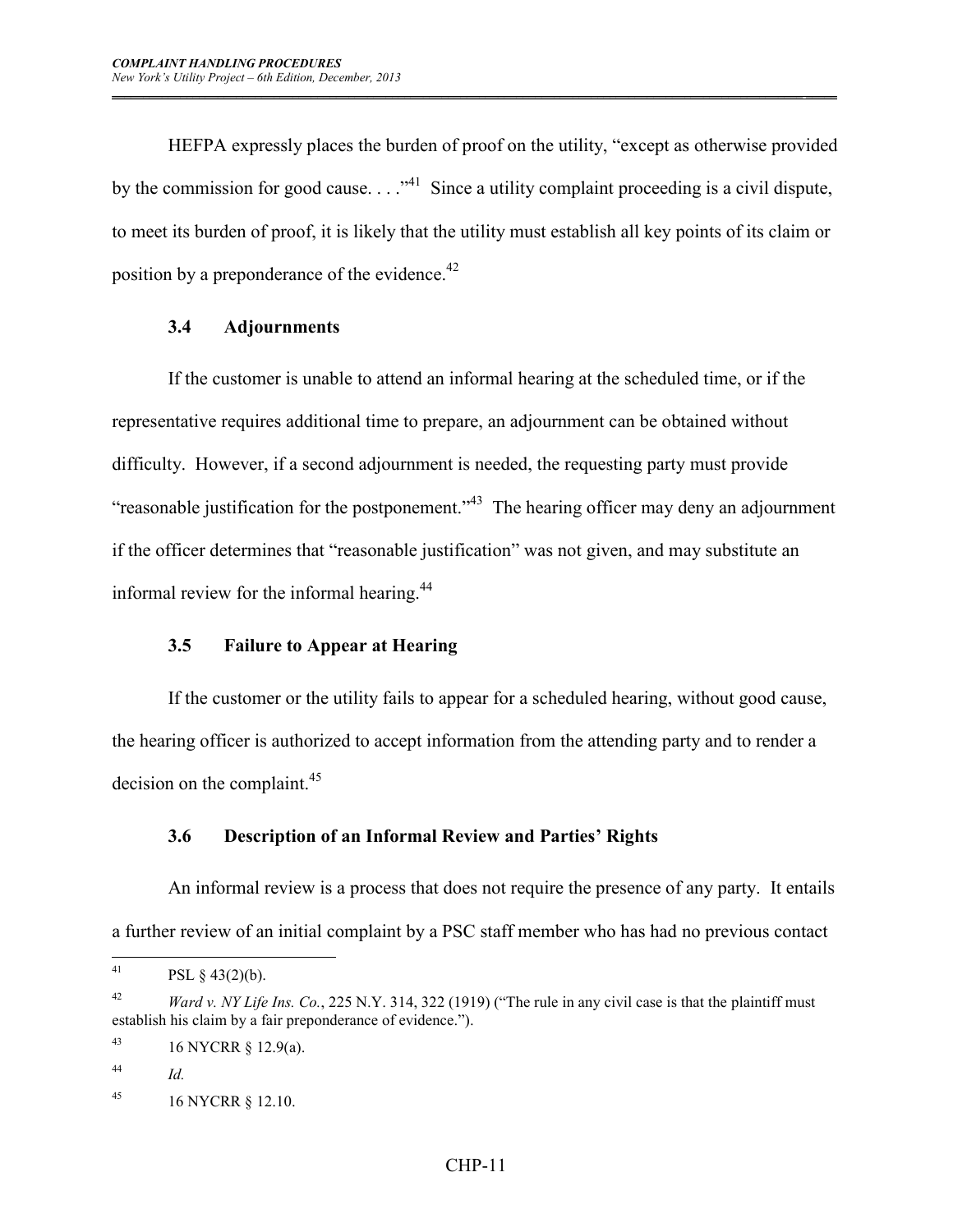with the complaint. The staff member reviews the complaint record and makes an independent

*\_\_\_\_\_\_\_\_\_\_\_\_\_\_\_\_\_\_\_\_\_\_\_\_\_\_\_\_\_\_\_\_\_\_\_\_\_\_\_\_\_\_\_\_\_\_\_\_\_\_\_\_\_\_\_\_\_\_\_\_\_\_\_\_\_\_\_\_\_\_\_\_\_\_\_\_\_\_\_\_\_\_\_\_\_\_\_\_\_\_\_\_\_\_\_\_\_\_\_\_\_\_\_\_\_\_\_\_\_\_\_ \_\_\_\_\_*

decision, then provides both the customer and the utility with a written statement that explains

the reason for the decision.<sup>46</sup>

The following rights are afforded to parties to an informal review:

- (1) to examine the complaint file;
- (2) to present evidence and written arguments and to examine and submit responses to the evidence and written arguments of the other party;
- (3) at the customer's request, to have the Commission assign an advocate, free of charge, if available, to assist the customer in preparing a submission;
- (4) to have access to relevant information in the possession of the other party. A request for such information may be made directly to the other party, or through the staff person presiding over the review<sup>47</sup>

#### **3.7 The Decision Rendered Upon Informal Hearing or Review**

Following an informal hearing or review, a written decision is issued. The decision must

summarize the positions and arguments of the customer and the utility, the facts as established,

the reasons for the decision and, where appropriate, include a statement of what actions must be

taken by the parties.<sup>48</sup> The decision must also notify the parties of the right to appeal and the

time by which the appeal must be filed.<sup>49</sup>

 $46$ <sup>46</sup> 16 NYCRR § 12.6(b). An informal review is less rigorous than the review obtained at an informal hearing. Only on rare occasions will this procedure be a desirable option.

<sup>47 16</sup> NYCRR  $\S$  12.7(b)(1)-(4).

<sup>48</sup> 16 NYCRR § 12.12(a).

 $^{49}$  16 NYCRR § 12.12(b).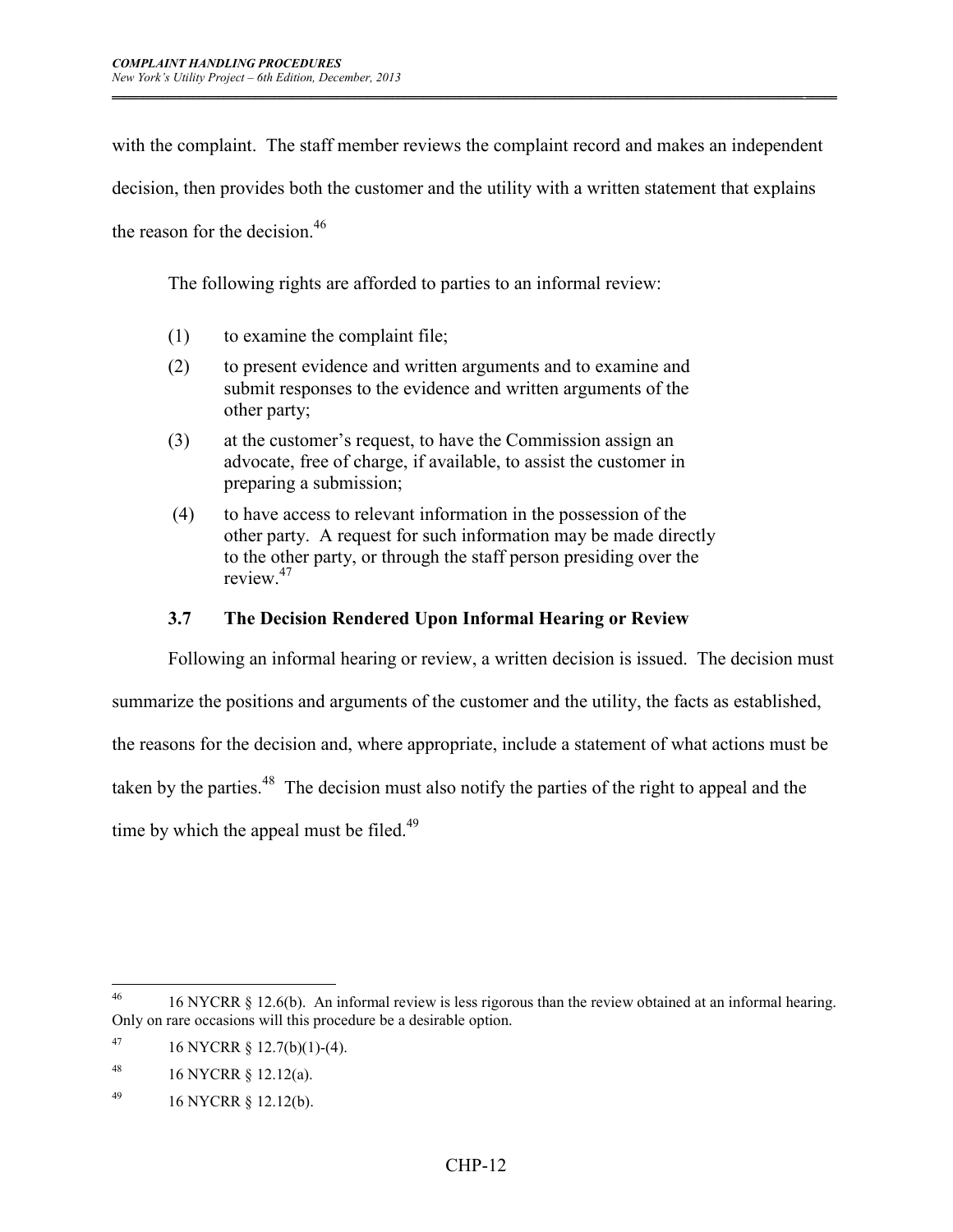## **4. Formal Appeals**

## **4.1 How to File an Appeal**

A party dissatisfied with the decision rendered upon informal hearing or review may

*\_\_\_\_\_\_\_\_\_\_\_\_\_\_\_\_\_\_\_\_\_\_\_\_\_\_\_\_\_\_\_\_\_\_\_\_\_\_\_\_\_\_\_\_\_\_\_\_\_\_\_\_\_\_\_\_\_\_\_\_\_\_\_\_\_\_\_\_\_\_\_\_\_\_\_\_\_\_\_\_\_\_\_\_\_\_\_\_\_\_\_\_\_\_\_\_\_\_\_\_\_\_\_\_\_\_\_\_\_\_\_ \_\_\_\_\_*

appeal from that decision to the Public Service Commission, within fifteen (15) days after the

decision was mailed.<sup>50</sup> The appeal must be in writing and mailed to:

 Office of the Secretary New York State Public Service Commission Three Empire State Plaza Albany, NY 12223

## **4.2 Requirements for Filing an Appeal**

The appeal must be in writing and may be based only on one or more of the following

grounds:

- (1) The hearing officer or reviewer made a mistake in the facts of the case or in the interpretation of laws or regulations, which affected the decision;
- (2) The hearing officer or reviewer did not consider evidence, presented at the hearing or review, which resulted in an unfavorable decision; and
- (3) New facts or evidence, not available at the time of the hearing or review, have become available which would have affected the decision on the complaint.<sup>51</sup>

# **4.3 Effect of Filing an Appeal**

When an appeal is filed, the PSC will notify both parties of its receipt of the appeal. The

PSC assigns a staff member who has not previously worked on the complaint to review all

papers submitted in connection with the appeal. The staff member then makes a

recommendation to the PSC.<sup>52</sup>

<sup>50</sup> <sup>50</sup> 16 NYCRR § 12.13(a).

<sup>51</sup> 16 NYCRR § 12.13(b).

 $^{52}$  16 NYCRR § 12.14(a).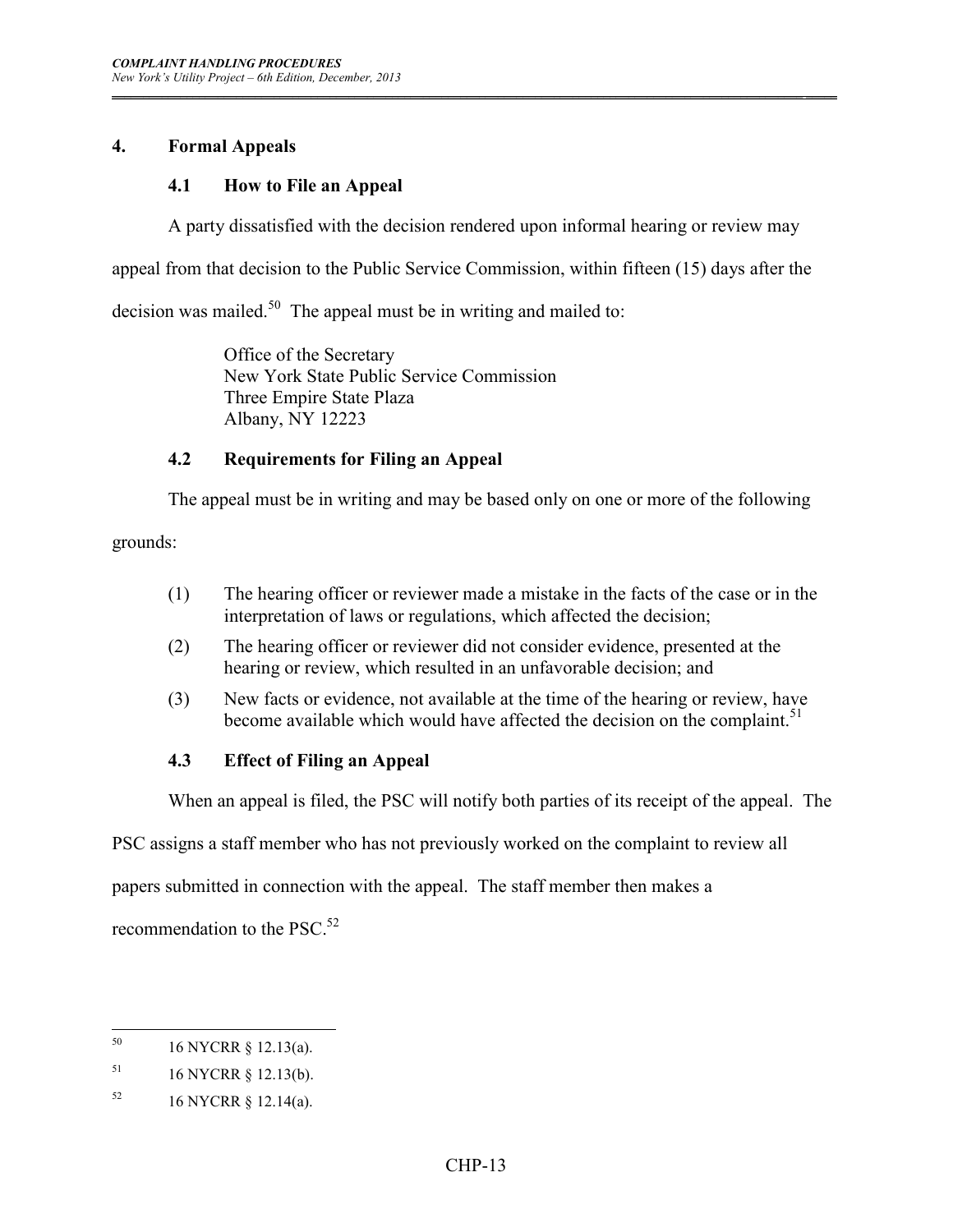The regulations authorize the PSC to uphold, change, reject or remand the decision to the informal hearing officer or reviewer for additional consideration. If there is a factual or legal dispute, the PSC may order a formal evidentiary hearing on the complaint, or make such other decision as it deems appropriate.<sup>53</sup> The PSC Secretary will notify the utility and the customer in writing of the agency's decision and action.<sup>54</sup>

*\_\_\_\_\_\_\_\_\_\_\_\_\_\_\_\_\_\_\_\_\_\_\_\_\_\_\_\_\_\_\_\_\_\_\_\_\_\_\_\_\_\_\_\_\_\_\_\_\_\_\_\_\_\_\_\_\_\_\_\_\_\_\_\_\_\_\_\_\_\_\_\_\_\_\_\_\_\_\_\_\_\_\_\_\_\_\_\_\_\_\_\_\_\_\_\_\_\_\_\_\_\_\_\_\_\_\_\_\_\_\_ \_\_\_\_\_*

#### **5. Judicial Review and Cases**

#### **5.1 Generally**

Adverse PSC decisions on appeal may be reviewed by the courts in a proceeding pursuant to New York Civil Practice Law and Rules (CPLR) Article 78. An Article 78 proceeding must be commenced within four months of the date of the PSC decision.<sup>55</sup> Judicial review does not automatically stay any scheduled or to-be-scheduled termination.<sup>56</sup> Thus, if the customer seeks to stay termination pending the decision in the Article 78, the action should be commenced and a stay of enforcement of the decision under review should be requested within the 15 days. $57$ 

<sup>53</sup> <sup>53</sup> 16 NYCRR § 12.14(b).

<sup>54</sup> 16 NYCRR § 12.14(c).

<sup>55</sup> CPLR § 217.

<sup>&</sup>lt;sup>56</sup> The automatic stay of termination mandated by PSL  $\S$  43(1)(c) and 16 NYCRR  $\S$  12.3(a) is effective for only 15 days after the PSC's final decision is mailed or personally communicated to the customer or the customer's representative.

<sup>57</sup> CPLR § 7805.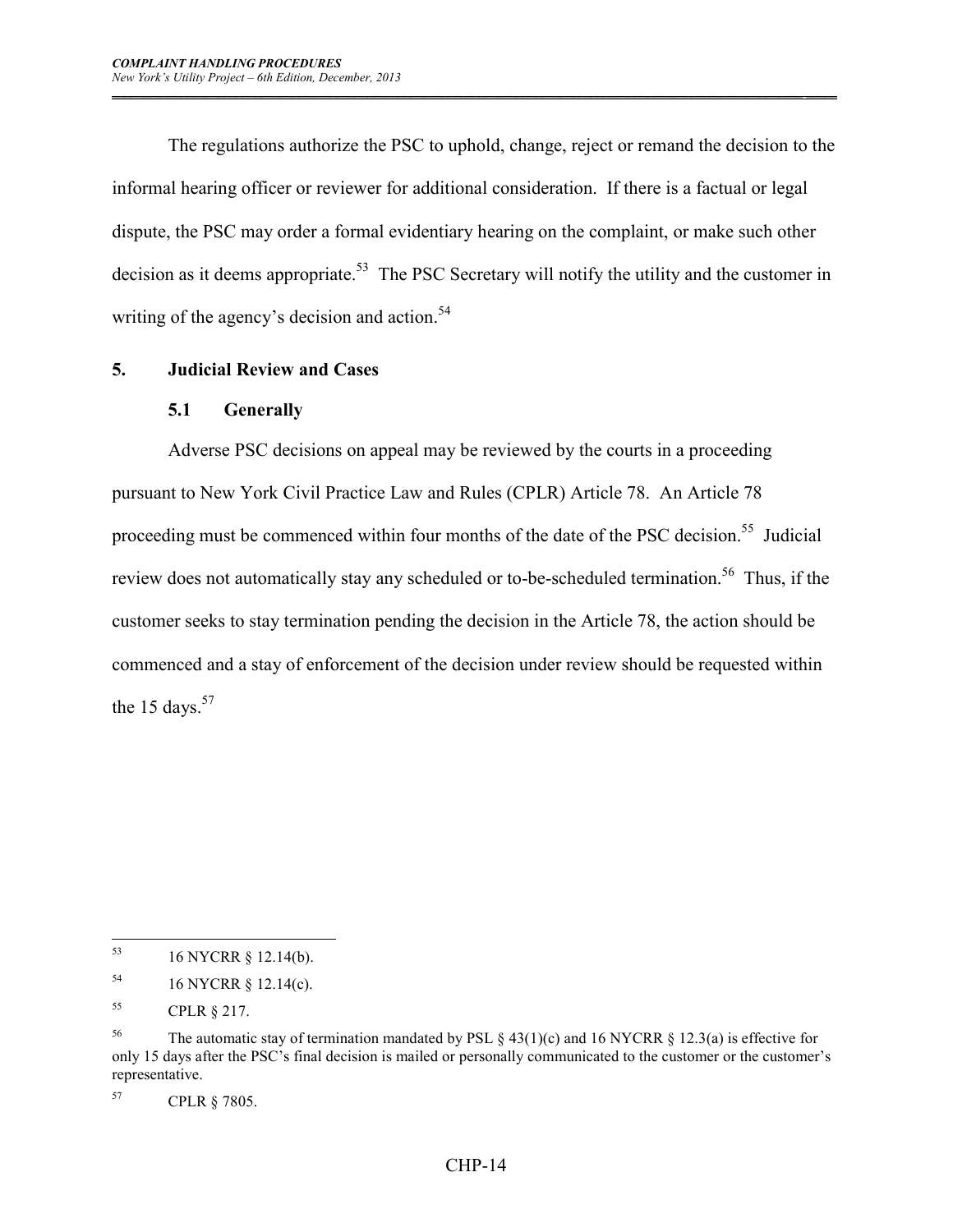#### **A Model Letter and Form Complaint to PSC Regarding Failure to Negotiate an Affordable Deferred Payment Agreement**

*\_\_\_\_\_\_\_\_\_\_\_\_\_\_\_\_\_\_\_\_\_\_\_\_\_\_\_\_\_\_\_\_\_\_\_\_\_\_\_\_\_\_\_\_\_\_\_\_\_\_\_\_\_\_\_\_\_\_\_\_\_\_\_\_\_\_\_\_\_\_\_\_\_\_\_\_\_\_\_\_\_\_\_\_\_\_\_\_\_\_\_\_\_\_\_\_\_\_\_\_\_\_\_\_\_\_\_\_\_\_\_ \_\_\_\_\_*

# [DATE]

Office of Consumer Services OR Office of Consumer Services New York Public Service Commission New York Public Service Commission 3 Empire State Plaza Ellicott Square Building Albany, NY 12223-1350 295 Main Street- 8th Floor, Room 814

Buffalo, NY 14203

OR

Office of Consumer Services New York Public Service Commission 90 Church Street New York, NY 10007-2919

Dear Office of Consumer Services Representative:

Please consider this letter as a complaint, pursuant to Public Service Law § 43, and provide a written determination on the issues raised.

## **ISSUE**

This complaint alleges that Consolidated Gas & Electric ("CG&E") has violated the Home Energy Fair Practices Act ("HEFPA") as follows:

> The company has refused to negotiate a deferred payment agreement (DPA) tailored to the customer's financial circumstances, as required by 16 NYCRR §  $11.10(a)(1)(i)$ .

## **FACTS**

- 1. The customer owes \$300 arrears to CG&E for electric and gas service.
- 2. CG&E offered the customer a *standard* deferred payment agreement on March 1, 2008, which required a down payment.
- 3. The customer cannot afford a down payment as evidenced by the attached copy of the New York Social Services Form 3596 (Exhibit A).